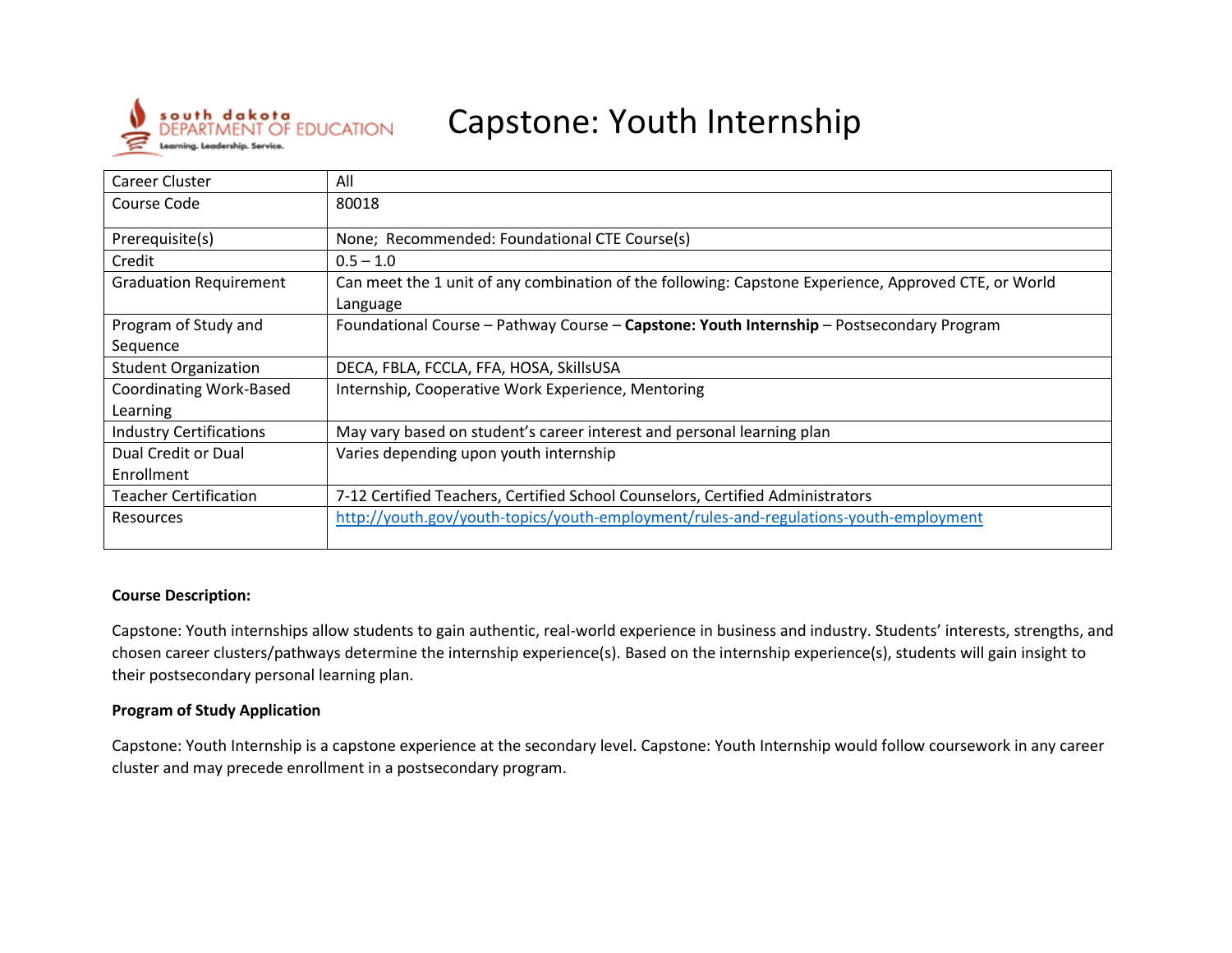# **Course Standards**

# **YI 1 Students will analyze personal aptitudes, abilities, strengths, talents, and weaknesses.**

| Webb Level | Sub-indicator                                                                       | <b>Integrated Content</b> |
|------------|-------------------------------------------------------------------------------------|---------------------------|
| Level 3:   | YI 1.1 Connect an understanding of self to career area of interest                  |                           |
| Strategic  | Examples:                                                                           |                           |
| Thinking   | Personal assessments (Myers-Briggs, Match Maker)<br>$\bullet$                       |                           |
|            | Multiple intelligences<br>$\bullet$                                                 |                           |
|            | Left/right brain dominance                                                          |                           |
|            | Reality Check - understanding personal lifestyle vs. career preference<br>$\bullet$ |                           |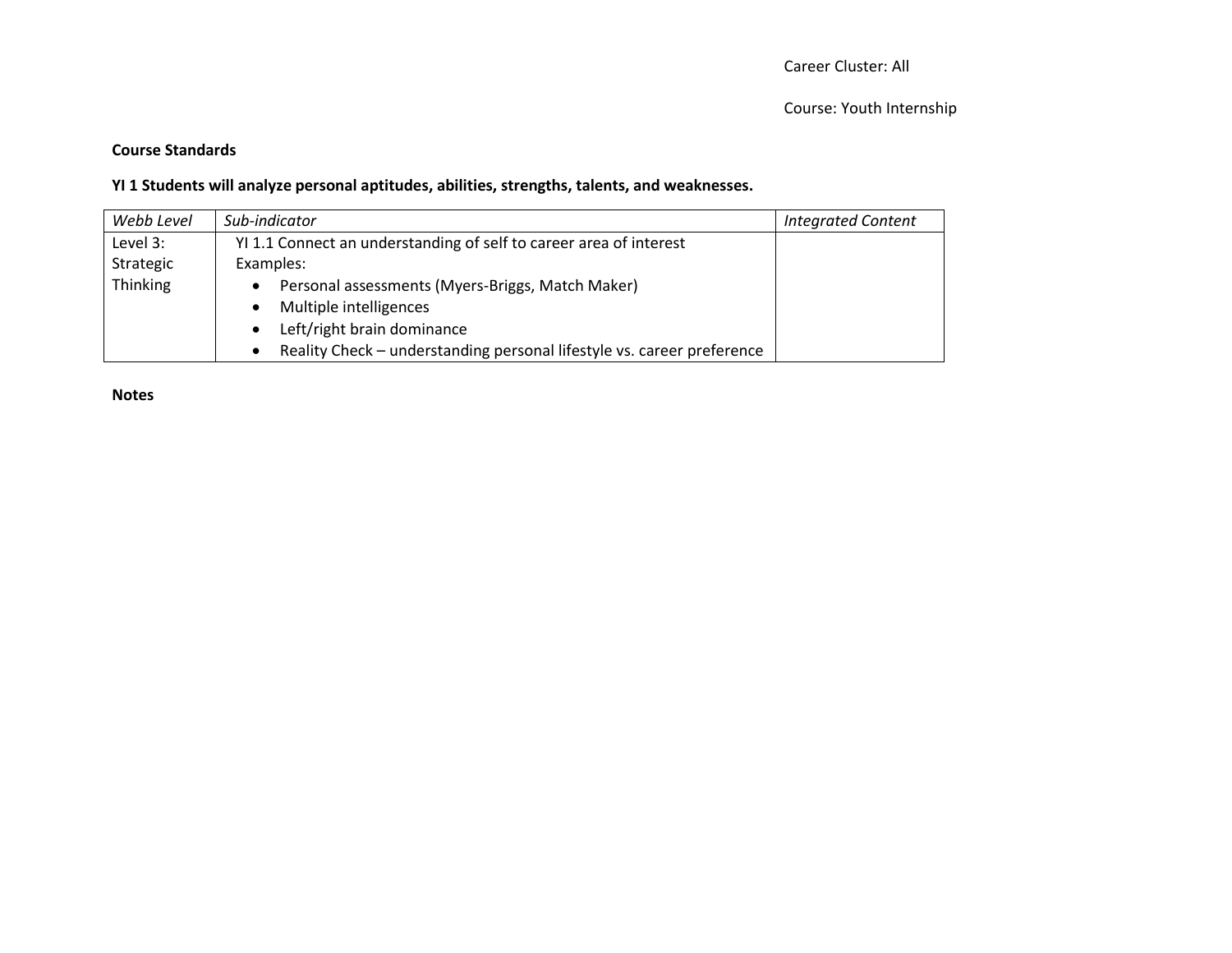#### Course: Youth Internship

|  |  |  |  | YI 2 Students will apply career development skills. |
|--|--|--|--|-----------------------------------------------------|
|--|--|--|--|-----------------------------------------------------|

| Webb Level    | Sub-indicator                                                        | <b>Integrated Content</b> |
|---------------|----------------------------------------------------------------------|---------------------------|
| Level 2:      | YI 2.1 Exhibit positive work-based behaviors                         | <b>SCANS Skills</b>       |
| Skill/Concept | Examples:                                                            | http://www.academi        |
|               | Ethics, teamwork, cooperation, appropriate                           | cinnovations.com/re       |
|               | behaviors/communications                                             | port.html                 |
|               | Appropriate use of technology and social media<br>$\bullet$          |                           |
|               | Secretary's Commission on Achieving Necessary Skills (SCANS)<br>٠    |                           |
|               | <b>Power Skills</b>                                                  |                           |
|               | Focus on leadership in the workplace<br>٠                            |                           |
|               | Appropriate dress/dress for the job<br>$\bullet$                     |                           |
| Level 4:      | YI 2.2 Apply behaviors and qualities to multiple work-based settings |                           |
| Extended      | Examples:                                                            |                           |
| Thinking      | Appropriate communication (phone/text/email)                         |                           |
|               | Assessments from mentor                                              |                           |
| Level 4:      | YI 2.3 Create a professional portfolio                               |                           |
| Extended      | Minimum Requirements:                                                |                           |
| Thinking      | Résumé                                                               |                           |
|               | Cover Letter                                                         |                           |
|               | References                                                           |                           |
|               | Letters of Recommendation<br>$\bullet$                               |                           |
|               | <b>Personality Assessments</b>                                       |                           |
|               | Daily Journal Entries                                                |                           |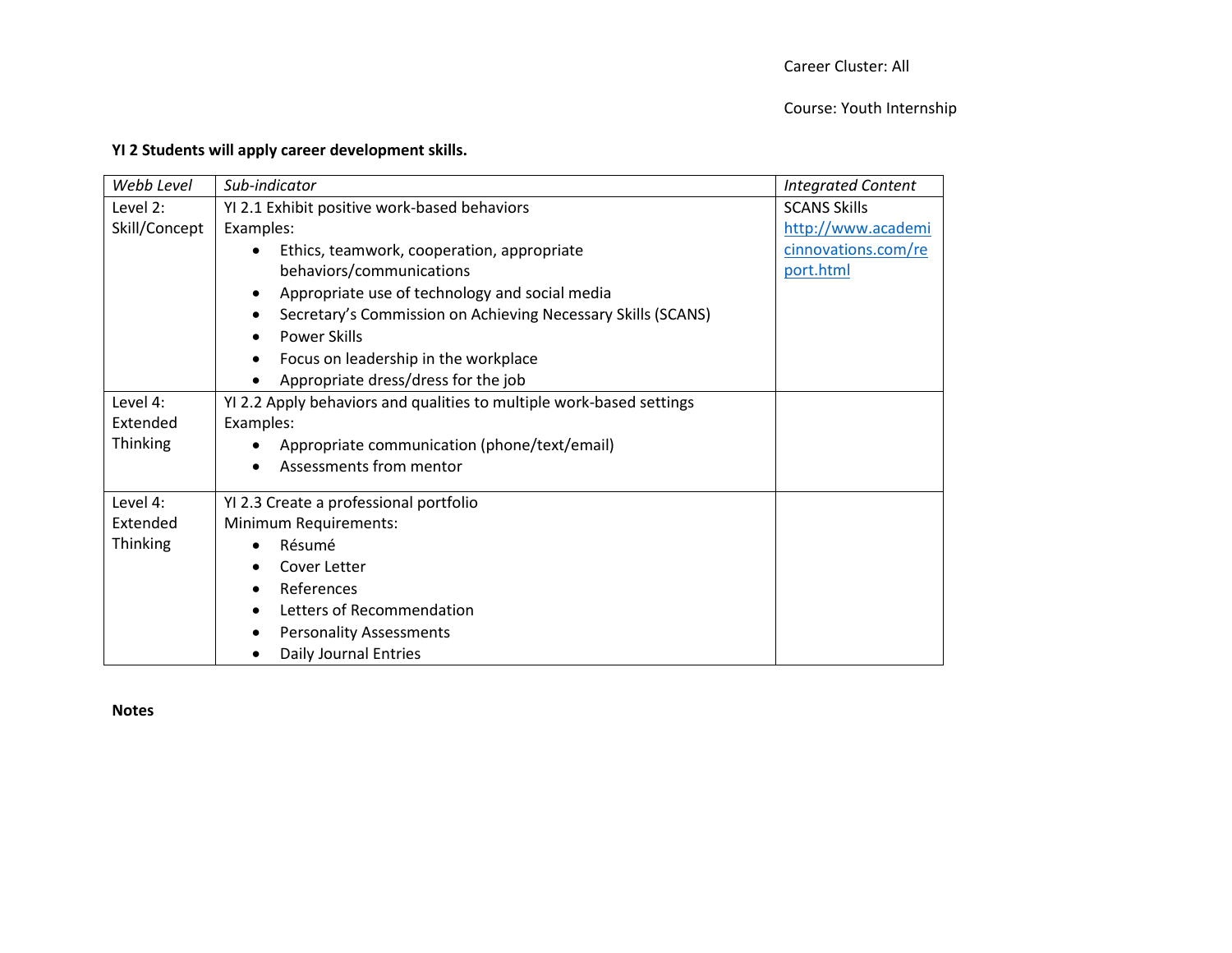# Career Cluster: All

#### Course: Youth Internship

# **YI 3 Students will complete a youth internship.**

| Webb Level      | Sub-indicator                                                                  | <b>Integrated Content</b> |
|-----------------|--------------------------------------------------------------------------------|---------------------------|
| Level 4:        | YI 3.1 Prove an understanding of steps to acquire employment                   |                           |
| Extended        | Examples:                                                                      |                           |
| <b>Thinking</b> | Application                                                                    |                           |
|                 | Interview<br>$\bullet$                                                         |                           |
|                 | <b>Background Check</b><br>$\bullet$                                           |                           |
|                 | Health Insurance Portability and Accountability Act (HIPAA), etc.<br>$\bullet$ |                           |
| Level 2:        | YI 3.2 Perform daily work tasks consistent with the responsibilities and work  |                           |
| Skill/Concept   | culture of the chosen internship field                                         |                           |
|                 | Examples:                                                                      |                           |
|                 | Arriving/departing on time<br>$\bullet$                                        |                           |
|                 | Communicating with supervisor/co-worker/internship coordinator<br>$\bullet$    |                           |
|                 | Completing assigned tasks<br>$\bullet$                                         |                           |